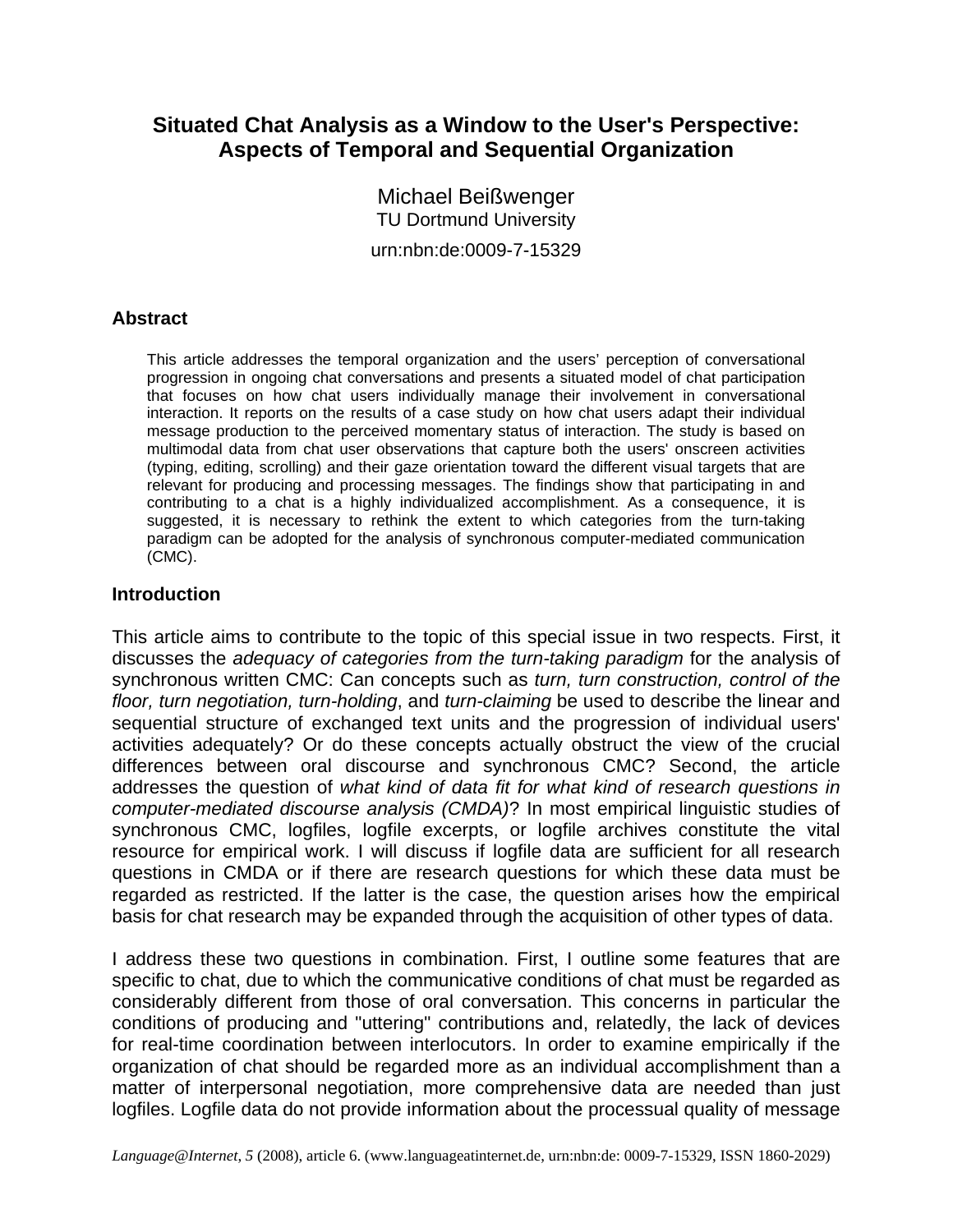production or of the individual users' communication-related activities—reading, typing, editing, waiting, or scrolling.

I offer an outline of how CMC research may benefit from integrating multimodal data from chat user observations, and I present an example to illustrate what these data can reveal about how users participate in chat. Finally, I present the results of a case study of a multimodal chat corpus in order to explore the phenomenon of deletions during the production of chat messages. These results lead back to the question of whether the turn-taking paradigm provides an appropriate framework for the analysis of interaction in synchronous CMC.

# **Coordination as an Individual Accomplishment**

Because of the properties of the underlying communication technology, chat neither allows for processing of language production in real time, nor can the sender of a message be sure that the addressees perceive his/her message immediately after transmission. Specific to chat is a twofold detachment of the production and the mental processing of exchanged messages or—as Zitzen and Stein (2004, p. 989) describe it—a "spatiotemporal separation of *context of production* and *context of use,*" which in face-to-face conversations are concurrent. In addition to the lack of visual awareness, this causes a lack of simultaneity between generating behavioral output and taking in the data generated thus far. Specifically:

- 1. The *message exchange procedure specific to chat technology* is such that transmission in chat is not organized keystroke-by-keystroke. Instead, messages are transmitted en bloc, so that message *production* has to be entirely completed before message *transmission* or "uttering." Because of this characteristic of production, the point in time at which a chat user decides to become a message producer, as well as the whole process of message production, is detached from the point in time at which the complete message becomes visible on the addressees' computer screens.
- 2. Because of the *visual nature of writing*, perception and mental processing of messages become detached from the point in time at which the messages become visually available on the computer screen. In oral conversation it is almost impossible physically to ignore the occurrence of an utterance as an acoustic event. In contrast, messages in written discourse are not noticed until the reader directs his or her attention to a specific visual target on which textual information is displayed.

Owing to these two features, the users' individual mental models of the temporal and sequential structure of an ongoing conversation may differ quite significantly from one another. By *mental communication protocol* (or *mental protocol*, for short), I mean the individual mental representation of the ongoing conversation by a certain participant, which is constructed as the communication proceeds and which forms the mental resource on the basis of which he or she decides how and when to act and react in the ongoing conversation: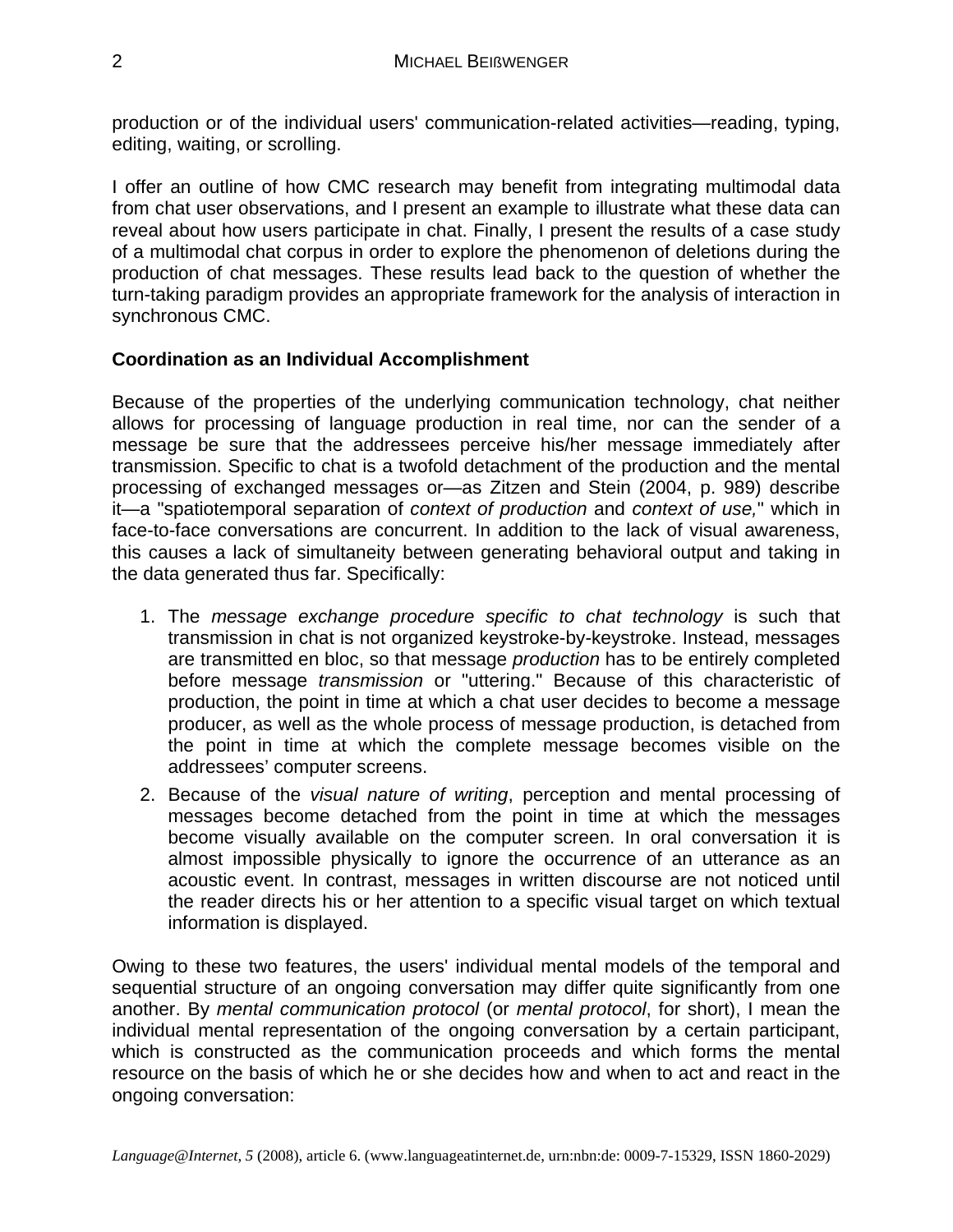Within the (mental) communication protocol, the speaker /communicant records the progression of a conversation up to that point. He updates this sequential information just like in a diary. (Herrmann & Grabowski, 1994, p. 33; Translation *MB*) 1

For the analysis of chat, it is important to differentiate between the graphic protocol of exchanged text messages on the users' computer screens (henceforth: the *screen protocol*) and the individual *mental protocol*, the current state of which—due to the twofold detachment of the production and mental processing of exchanged messages is not necessarily identical with the current state documented in the screen protocol. While the screen protocol is automatically updated whenever new messages are delivered to the users' computers by the chat server, the individual mental protocol is updated only when the user creates a new message (and, thus, intends to add a new move to an ongoing conversation) or when he/she directs his/her gaze and attention to the screen, detects new textual information (which has not yet been processed) delivered by the interlocutors, and, by processing this information, converts it into a new item of his/her mental protocol (Beißwenger, 2007, pp. 163-171).

To illustrate this process: While one user (*Pete* in the example given below) at a particular time is occupied with producing a message as an answer to a question posed by his interlocutor, the interlocutor himself (*Andy*), by interpreting Pete's previous utterances, may consider the requested answer as already given and therefore start initiating a new sequential pattern (for example, a new question–answer pattern). If Andy's question message is displayed before Pete finishes his answer, and if Pete does not notice this new message on his screen, the mere availability of the new message may have no effect on Pete's current activities. Instead, at the same point in time, Andy and Pete have different views of what is actually the "current state of sequential progression:" For Pete, the current state is "giving an answer to a question," whereas for Andy, it is "posing a new question after the last question was answered." In Herring (1999), phenomena of this kind are termed *interleaved exchange sequences*.

**Example 1:** Interleaved exchange sequences

| Andy:      | wie sieht denn die krise in der familie bei dir aus?<br>'tell me about the crisis in your family.'         |
|------------|------------------------------------------------------------------------------------------------------------|
| Pete:      | meine ma redet nicht mit meinemdad und andersrum<br>'my mom won't speak to my dad and vice versa'          |
| Pete:      | mein bruder redet nicht mit ihnen und andrsrum<br>'my brother won't speak to them and vice versa'          |
| Pete:      | ich rede wenig mit ihnen und sie gar nicht<br>'i hardly speak to them and they don't speak at all with me' |
| Pete:      | meine eltern wollen sich scheiden<br>'my parents want to divorce'                                          |
| Andy:<br>⇨ | darf ich fragen, wie alt du bist?<br>'may I ask how old you are?'                                          |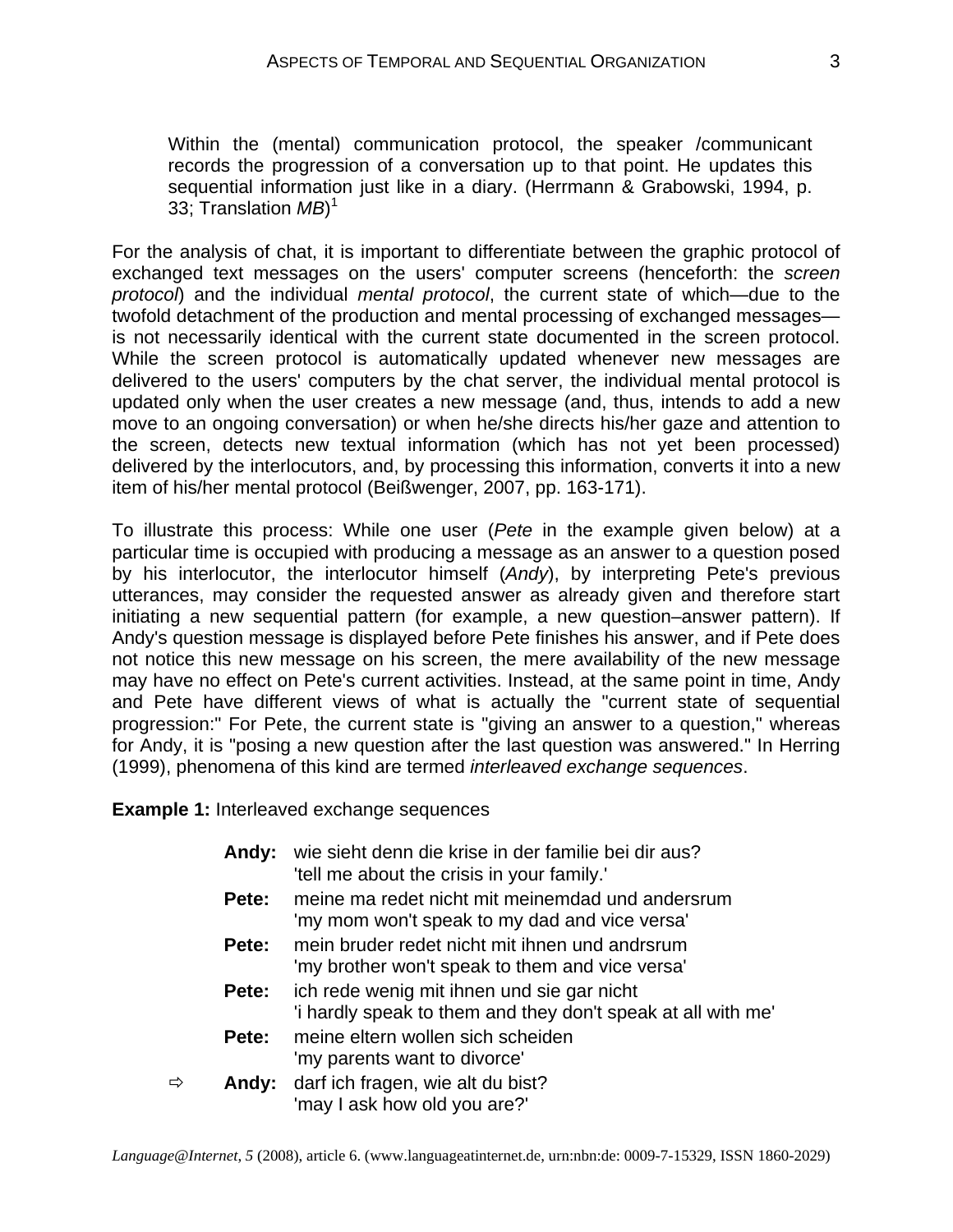$\Rightarrow$  **Pete:** meine mutter is hysterisch 'my mother is going crazy' **Pete:** 12 '12'

The example shows that chat users cooperate on the sequencing level; nonetheless, they have very little influence over the positioning of their messages in the linear order of the screen protocol. Real-time turn negotiation is not possible, because there is no mutual real-time perception between interlocutors. As mentioned before, it is characteristic of chat-based interaction that the users' mental representations of the current state of interactional progression do not correlate systematically with the current state of the screen protocol—instead, the mental communication protocols of two users at the same point in time can differ, depending on when each user last checked the screen protocol for new messages and consequently updated his/her mental protocol.<sup>2</sup>

## *Chatting as Self-Organization towards the Screen: A Situated Model of Chat Participation*

Chat participation is based on self-orientation toward the screen. The communicative conditions of chat do not allow for real-time coordination of communication-related activity among the participants. Subsequently, in contrast to the co-construction of turns under face-to-face conditions, the construction of contributions to a chat dialogue in progress is not an *interpersonal*, but rather an *individual* task that each participant has to manage on his/her own. Since each participant can take up the production of a new message at any time without first having to negotiate for control of the floor, the textual units which a participant, invisible to his/her interlocutors, creates in his/her message entry box and the textual messages that he or she sends to the server do not have the status of turns, although they are textual representations of linguistic acts (or parts or sequences of linguistic acts). It is especially this technology-imposed *individuality* of *acting* and *reacting* that makes the organization of chat different from the organization of oral conversation. It follows that the challenges with which the individual has to cope while participating in a chat can best be described by adopting an individual-centered model of language production.

Figure 1 visualizes a *situated model of chat participation* that is based on the regulation model of speech production by Herrmann and Grabowski (1994). In this model, the individual chat participant is described as an information processing system that deals with its social (communicative) environment in order to make the latter comply with individually set standards. In order to fulfill its regulatory task (i.e., adapting to the specific requirements of the environment-as-is and producing output to transform the environment into a target state), the system is consecutively *evaluating input* about the as-is state of the environment (*processing mode*) and—if the as-is state is found to be suboptimal—*generating output* (*production mode*) to influence the environment-as-is. The model is individual-centered, insofar as it does not describe *interaction* but rather the *activities of one individual* while being a participant in a communicative event; it is therefore a model for the description of chat *participation* (not of chat *communication*). The model is "situated" insofar as the communication-related activities of the individual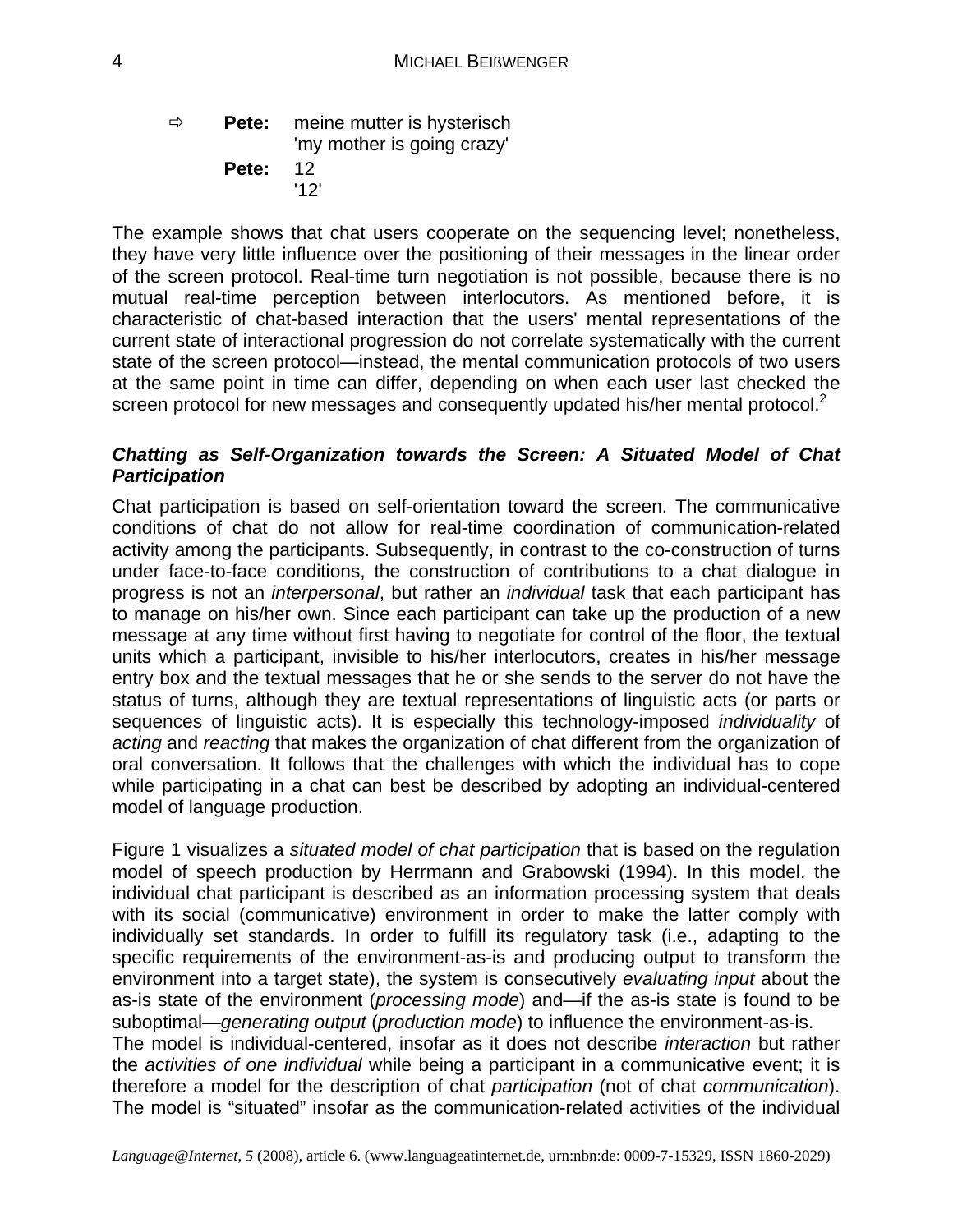are described within their physical, temporal, medium-specific, and conversational contexts. The *physical context* is the real-life environment of chat participation: the computer workplace, a certain room with a certain interior, etc. The *medium-specific context* is the user interface and its functions, as well as the communication technology (chat) and its features. *Spatially*, the chat participant is situated individually, with no direct contact with his/her interlocutors; shared orientation therefore can only be established through textual information. *Temporally*, the chat participant is synchronously *co-situated* with his/her interlocutors, as they are occupied with exchanging messages at the same time.

Nevertheless, this co-situatedness is only *synchronous*; it lacks the possibility of processing utterances *simultaneous* with their production. The interlocutors are located in front of their computers during the same period of time (and, thus, interact *synchronously*), but at the same point in time they do not necessarily share the same knowledge about the current state of their conversation or the type of activity with which their interlocutor(s) actually is/are occupied (thus, they are mutually aware of each other's behavioral output *non-simultaneously*). For this reason, Garcia and Jacobs (1998) and Dürscheid (2005) characterize chat as a "quasi-synchronous" form. I retain the term "synchronous," but restrict the underlying concept of synchronicity to "doing something during the same period of time" and apply "simultaneity" as a separate concept and not as a part of the concept of synchronicity. This conceptual differentiation of "synchronicity" and "simultaneity" allows, in my view, for a more adequate distinction between chat and oral discourse than would be possible by means of a concept of synchronicity that includes simultaneity as a necessary feature (Beißwenger, 2007, pp. 35-37).

Owing to the visual nature of writing and the specific production/transmission procedure of chat (as described above), the processing and production tasks (typing in new messages and reading messages in the screen protocol) also cannot be fulfilled simultaneously. Instead, the chat user typically reads a message, updates his/her mental communication protocol, and evaluates whether the state of the conversation has changed in a way that makes it necessary to perform an action. If the parameter for the latter is set on "true," the action to be performed becomes defined, the language production apparatus becomes activated, and the transformation of the intended action into words begins. Because messages in chat can only be transmitted en bloc, the situation may arise that, after having started the production process and before completing a message, the user switches back into the processing mode in order to evaluate if the intended action is still up-to-date, i.e., if the current state of the screen protocol still complies with the last update of the users' mental communication protocol. If this is not the case, the verbalization of the intended action (i.e., the typing in of the message(s)) can be adapted to the current state (e.g., through text revision before transmission) or be given up and replaced by the verbalization of an alternative action that, according to the current state, seems to the user to be more efficient.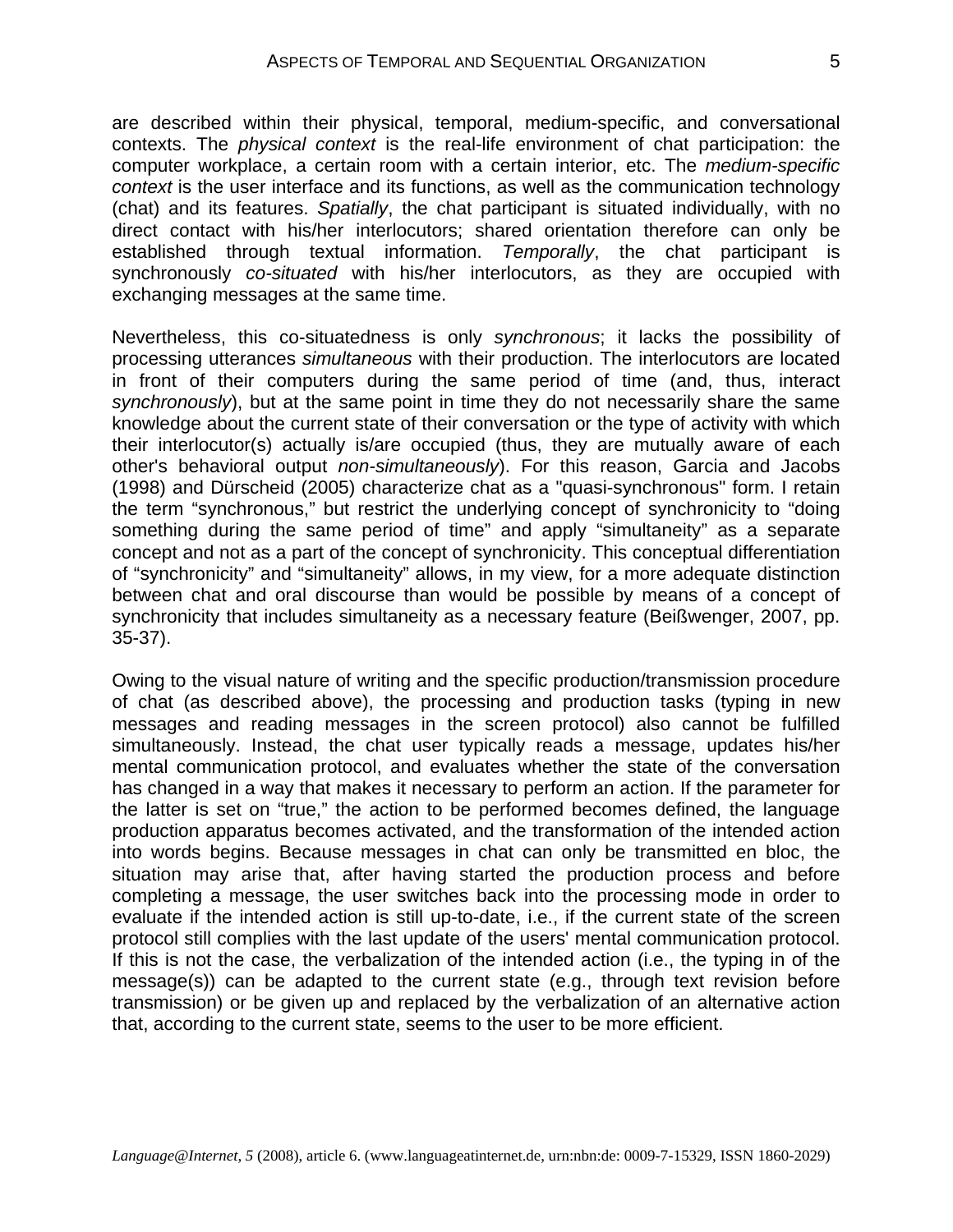

Figure 1. Situated model of chat participation

This model can help to describe the challenges of conversational participation that individual participants typically have to manage in order to coordinate efficiently their own message production with the perception and processing of their interlocutors' messages, which are displayed on their computer screen. While producing a message (entering and editing text in the message entry box) and therefore placing their main focus on executing and monitoring the text production process, participants run the risk that their mental communication protocol may lag behind the state of the screen protocol. Dedicating too much time and attention to monitoring the screen protocol runs the risk of prolonging the time needed for production; as a result, messages may be displayed in positions on the screen protocol that are at an unfavorable distance from the messages to which they directly refer. The case study section of this article presents a study on deletions of entered text, the findings of which suggest that many chatters try to adapt the intentions underlying their current message production fluidly to the current state of the screen protocol. Message production in chat is often not a continuous process in which visual attention is paid exclusively to the keyboard, the message entry box, and the text-produced-thus-far. Instead, interposed changes of gaze orientation toward the screen protocol in order to check the state of the conversational progression are not uncommon.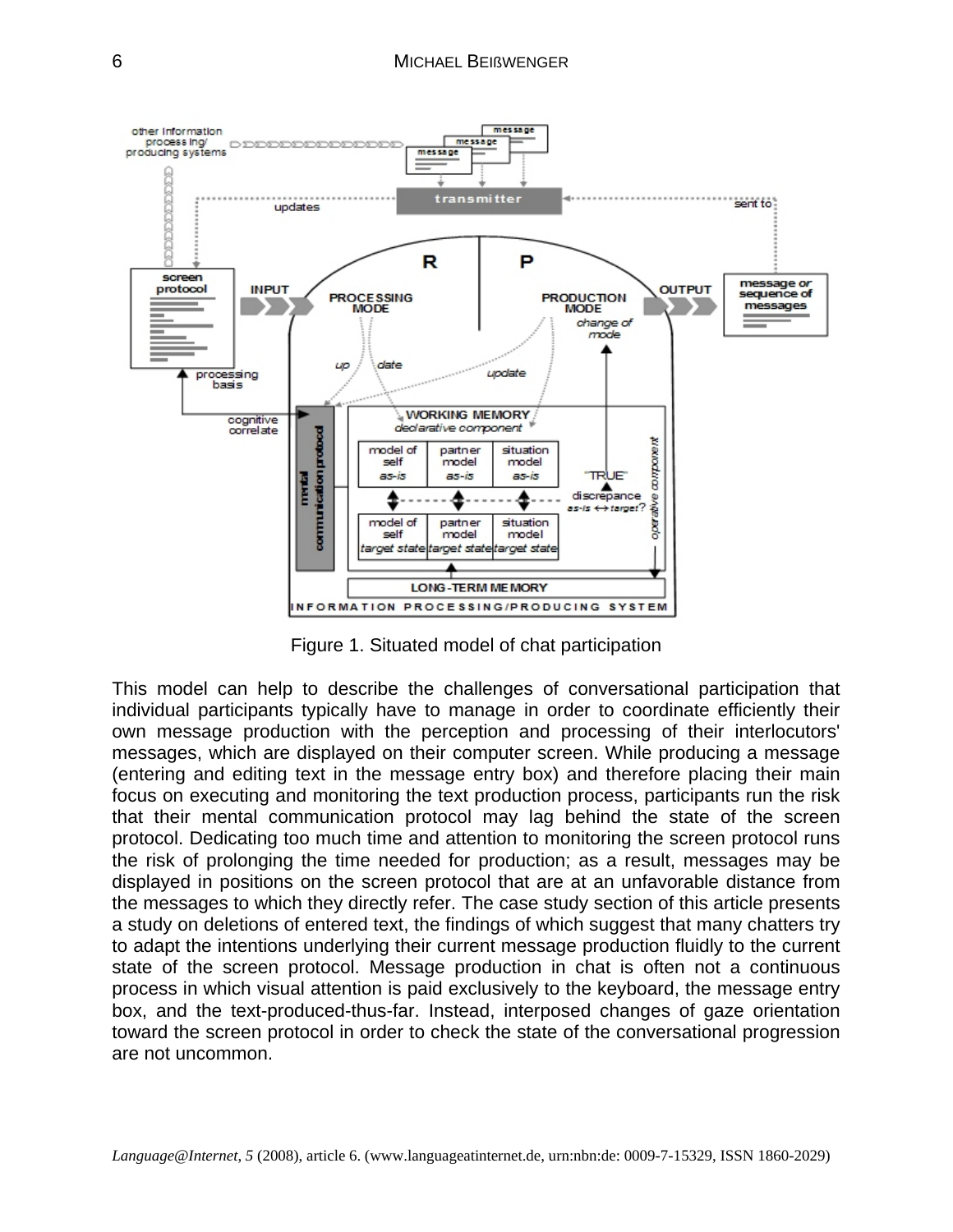### *From Logfile Analysis towards a Situated Modeling of Chat Participation*

To find out more about how chat users individually manage their participation, data are needed that go beyond logfiles and provide insight into what users do when chatting. As Marcoccia, Atifi, and Gauducheau (this issue) similarly point out, the situated dimension and the multimodal nature of the users' communication-related activities in CMC should be considered. Video data from user observations documenting individual behavior in a variety of modes—such as editing text on the screen, facial expression, gesturing, posture, and oral verbalization in front of the computer—may be a fruitful resource for this task.

#### **"Situated Chat Analysis" on the Basis of Multimodal Chat Data**

Computer-Mediated Discourse Analysis (CMDA) ... applies methods from language-focused disciplines ... It may be supplemented by surveys, interviews, ethnographic observation, or other methods; it may involve qualitative and quantitative analysis; but what defines CMDA at its core is the analysis of logs of verbal interaction (characters, words, utterances, messages, exchanges, threads, archives etc.). (Herring, 2004, p. 339)

Until now, logfiles have constituted the main foundation for empirical studies of the distinctive linguistic and communicative features of chat-based communication (see also Androutsopoulos, this issue). Logfiles are the stored, static records of message sequences that have been put into their particular order by a server feature and that are displayed as a message protocol on the users' screens.

The variety of data within a logfile are constricted, since logfile data do not reveal

- 1. if, before or during the production of a message, a chat user has already acknowledged the previously displayed messages in the screen protocol;
- 2. how the addressees of a message immediately reacted—nonverbally or verbally—to a particular message read in the screen protocol, and to what extent their next message, which might be produced as a reaction to the received one, corresponds with this immediate reaction;
- 3. at which point in time a chat user decided to produce a message, how much time s/he needed for encoding, and whether or not s/he changed his/her original action plan during production (possibly more than once).

Currently, only a few studies systematically integrate into their analyses what happens on and in front of each chat user's screen and what is, accordingly, not documented in the message protocol (and thus also not in its record). An important milestone is the work of Garcia and Jacobs (1998, 1999), who were the first to employ screen-capturing methods for the analysis of chat discourse. *Screen capturing* means a videotaping of all activities that are visible on the individual user's computer screen.<sup>3</sup>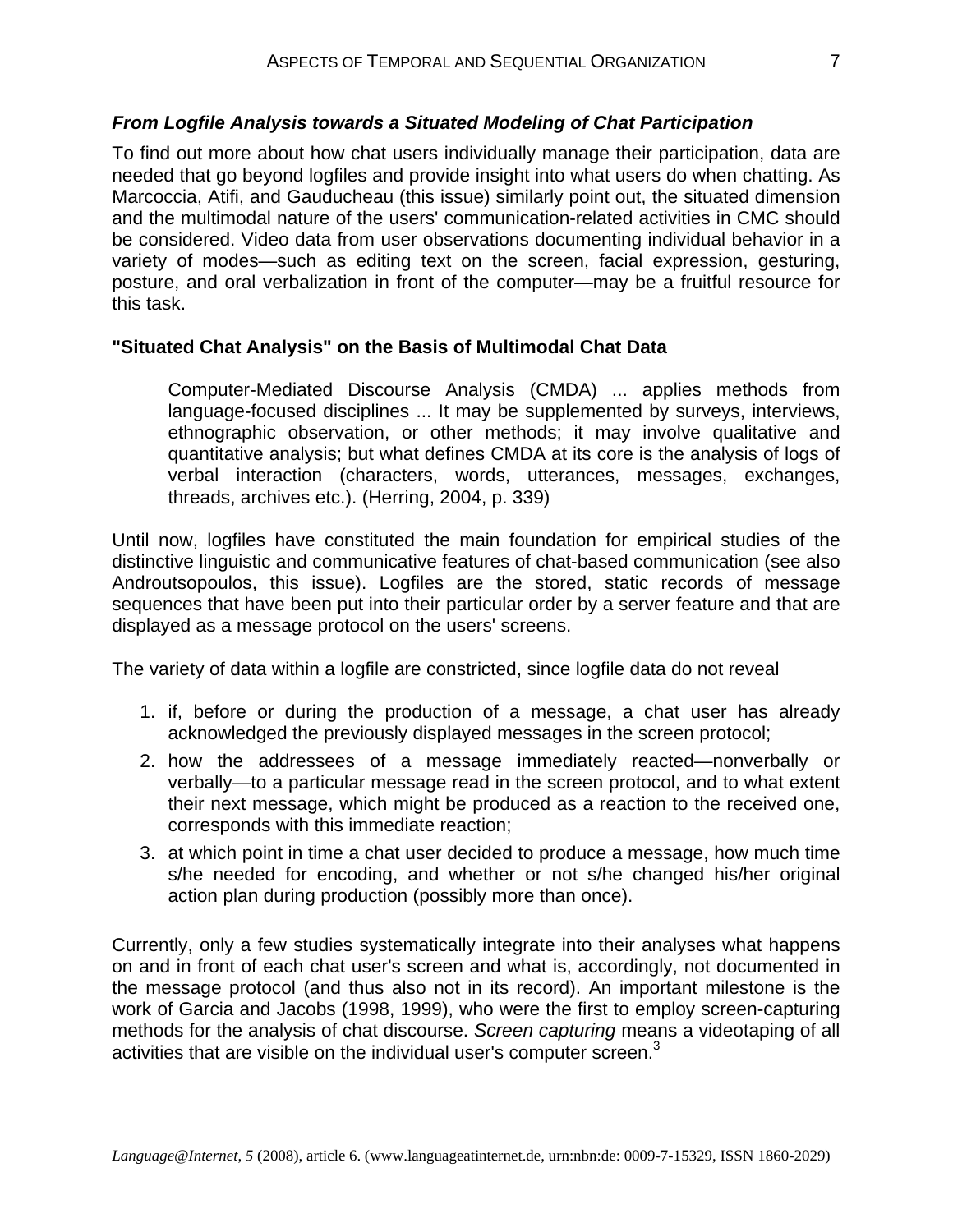Screen movies are without a doubt an important resource for gaining insight into what users do on and in front of their screens. Another fruitful resource is the recording of the users' gaze orientation in the workspace, in order to collect information about what might be the earliest possible point in time at which a user could have recognized or processed new messages of his/her interlocutors. In Beißwenger (2007), I combined methods of both screen capturing and video observation of chat users in front of their computers.

In addition to screen capturing software, I used a video camera on a tripod and chose a chat system in which the message entry box was positioned above the display area for the message protocol (Figure 2). With this design, new entries in the protocol were displayed at the very bottom of the screen, while for monitoring one's own text input in the message entry box, the gaze focus had to be located at the top edge of the screen. The camera was set up at an angle that made it possible to differentiate the gaze orientation between these two visual targets (see the example freeze-frames in Figure 3).

In addition to gaze orientation, the video observation also allowed for the recording of data on facial expression, gesturing, posture, and verbal uttering in front of the computer.



Figure 2. Visual targets relevant for chat participation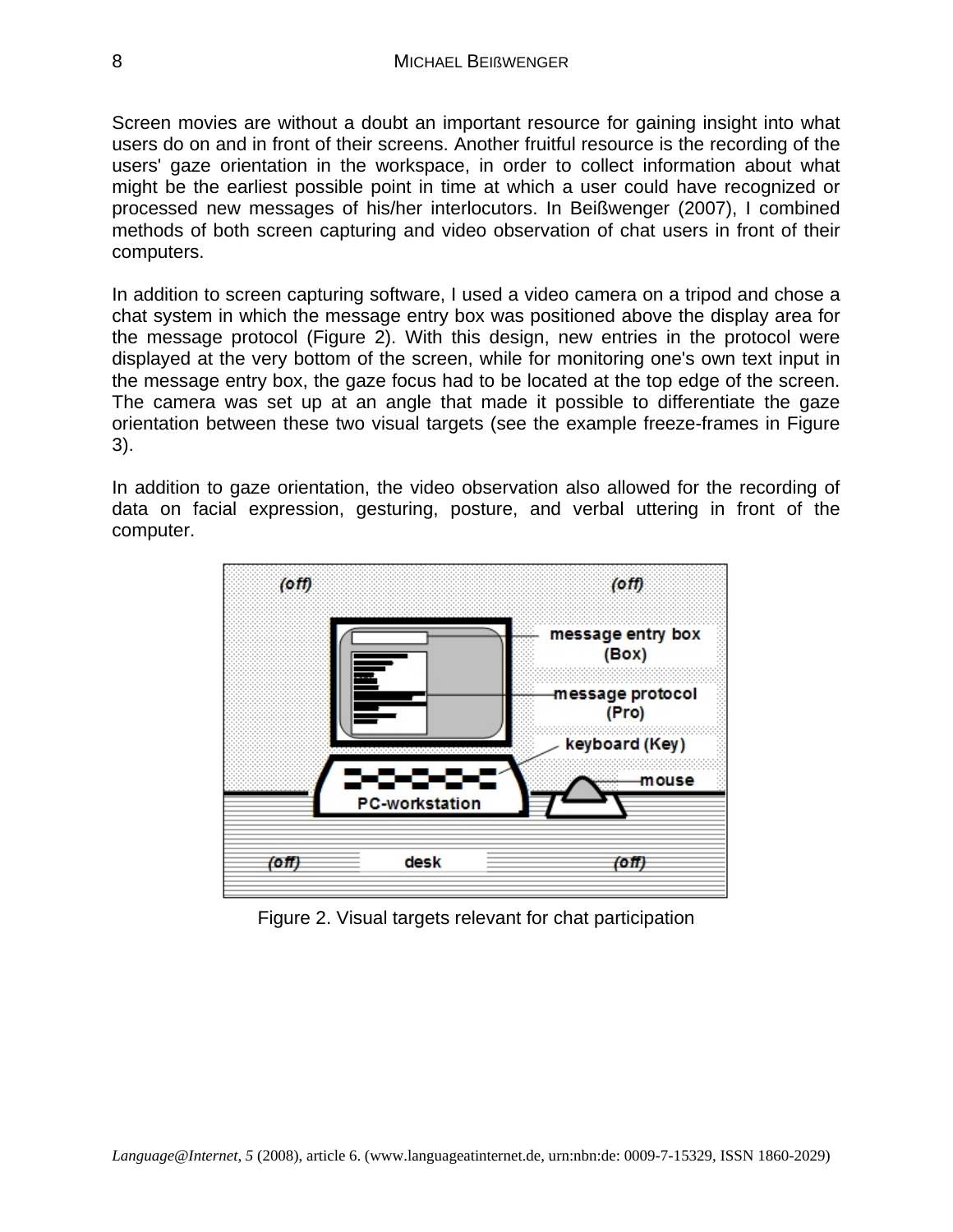

Figure 3. Examples of gaze orientation directed towards the visual targets *message entry box* (left), *message protocol* (center) and *keyboard* (right). The freeze-frames are taken from the head-on video recording of two test participants.

Since a "social chat" scenario seemed to be inadequate for observing chat under experimental conditions, I applied a scenario from the field of knowledge communication, namely a free online counseling session about "eBay and online auctions" with an expert on this topic. Overall, I conducted 18 chats of this type and recorded the screen and physical activities of a total of 32 test subjects.

The chats yielded 11 hours and 26 minutes of logfile records, 25 hours and 13 minutes of "screen movies," and 28 hours and 43 minutes of recordings with the video camera. Selected parts of these data were transcribed for the purpose of analysis. Since conversation-analytic systems for the transcription of speech data are not very appropriate for the transcription of data that convey writing processes and cases of subsequent revisions of entered text, I decided to create my own format for the transcription and visualization of the collected data. The format allows for a synoptic description of screen activities (especially activities related to message production), gaze orientation toward the screen, and the dynamic progression of the message protocol. In addition, it makes it possible to identify for each second of the respective chat episode:

- whether a new message appeared in the message protocol,
- whether, and if so, which production activities could be observed for the participant under observation, and
- which part of the workplace was the momentary target of the participant's gaze orientation.

A detailed description of the scenario and of the transcription format used is available in Beißwenger (2007, pp. 316-363; 2008a). An excerpt from one of the transcripts (with a short description of how it is constructed) is given below.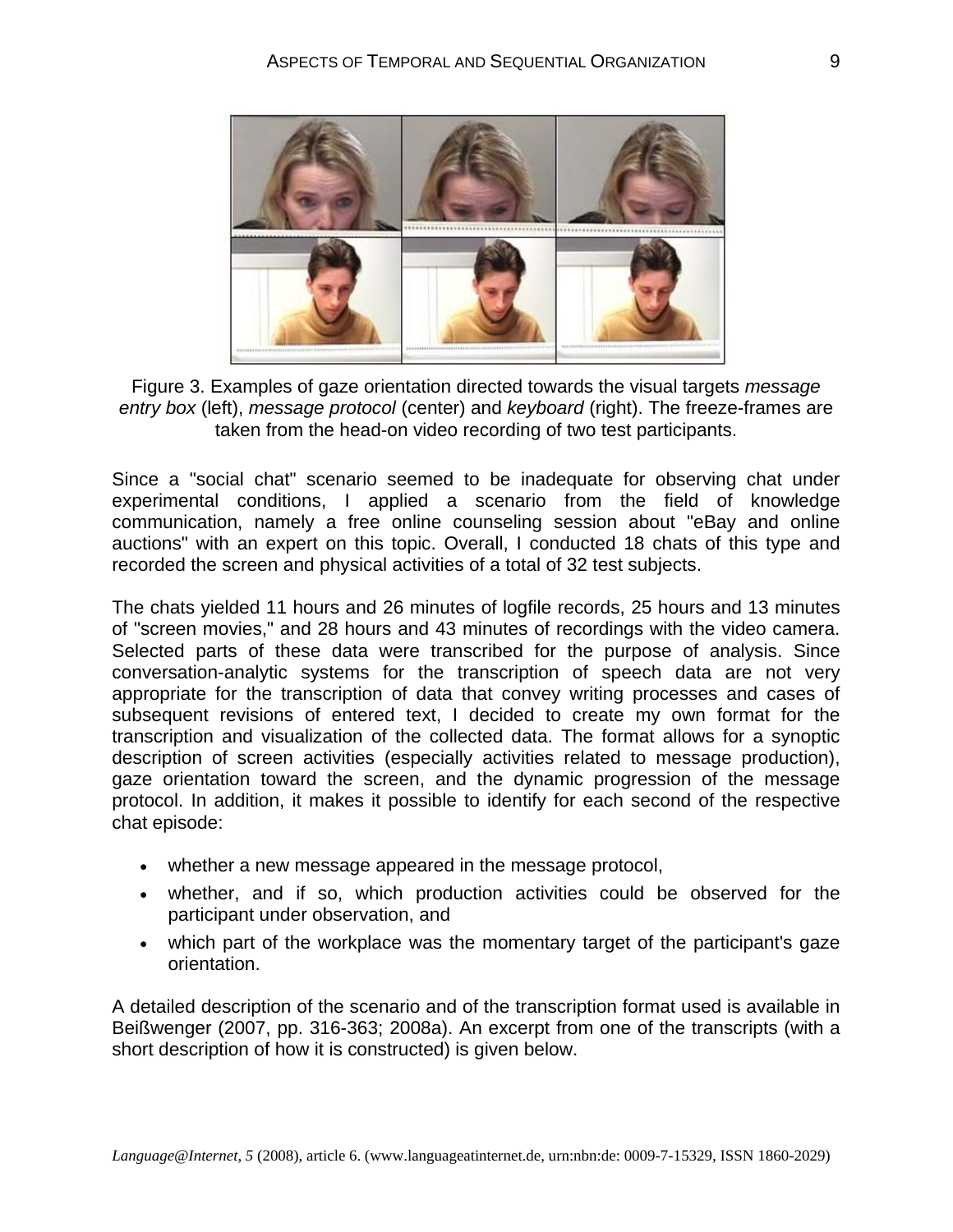# **Case Study**

Spoken language is permanent, whereas written is temporary. [...] Spoken language is permanent because once something is said, its impact cannot be erased, but something written can be crossed out, and it is as though it never was written. (Frank Smith, quoted in Tannen 1984, p. 29)

Text production in chat is a discontinuous process. Although aiming at creating textual units that will function as contributions within a form of exchange that develops dialogically and synchronously, the creation process contains revising and re-writing elements. Thus, it is not just a linear encoding activity that starts by entering the first character of the intended character string and ends by pressing the "send" button. As the screen capturing data described above show, deleting, substituting, and retrospectively adding textual items within the text produced up to that point (before being sent to the server) occur commonly. In my corpus, which consists of data documenting the chat participation of 17 test subjects, I identified 635 cases of revision in an overall total of 889 posted messages. Fifty-five percent of the revisions were carried out directly, i.e., without any delay after entering the revised expression/string, while 45% of the revisions were carried out retrospectively, i.e., after a certain delay and/or at a previous position of the text entered thus far (Beißwenger, 2008b).

Among the revisions carried out retrospectively, it is striking that *complete deletions* represent the most frequent type (73.2% of cases). In such cases, users do not just revise part of the text, rather they delete the complete text entered thus far, leaving the message entry box completely empty after the deletion process. As it increases the time and effort needed for message creation, complete deletion seems to be an uneconomic production strategy *prima facie*. Because of the synchronous setting and the "first come, first served" principle of the server-side sequencing of messages, quick production increases the chance that a message will still be relevant when posted. Therefore, the relatively high frequency of complete deletions requires explanation.

On the basis of transcripts from the data of my multimodal chat corpus, I conducted a case study in order to find out if complete deletions of entered text could be attributed to the fact that the producer, after having started editing text, took notice of a new message in the screen protocol that he/she had not acknowledged when initiating typing. My assumption was that if deletion occurs in such cases, it could be seen as a result of evaluating the action that is currently being verbalized against the recent update of the mental communication protocol. If such evaluation suggests that the intended action has become redundant or less relevant, an adaptation of the scheduled action according to the altered sequential conditions may follow. This may result in the deletion of the text already entered, and, subsequently, the initiation of the written realization of an alternative action plan.

I analyzed transcripts of 17 individual chat participation events with a total length of 11 hours and 24 minutes. The unit of analysis was the subjects' behavior within certain intervals of time, each starting and ending with the message entry box being completely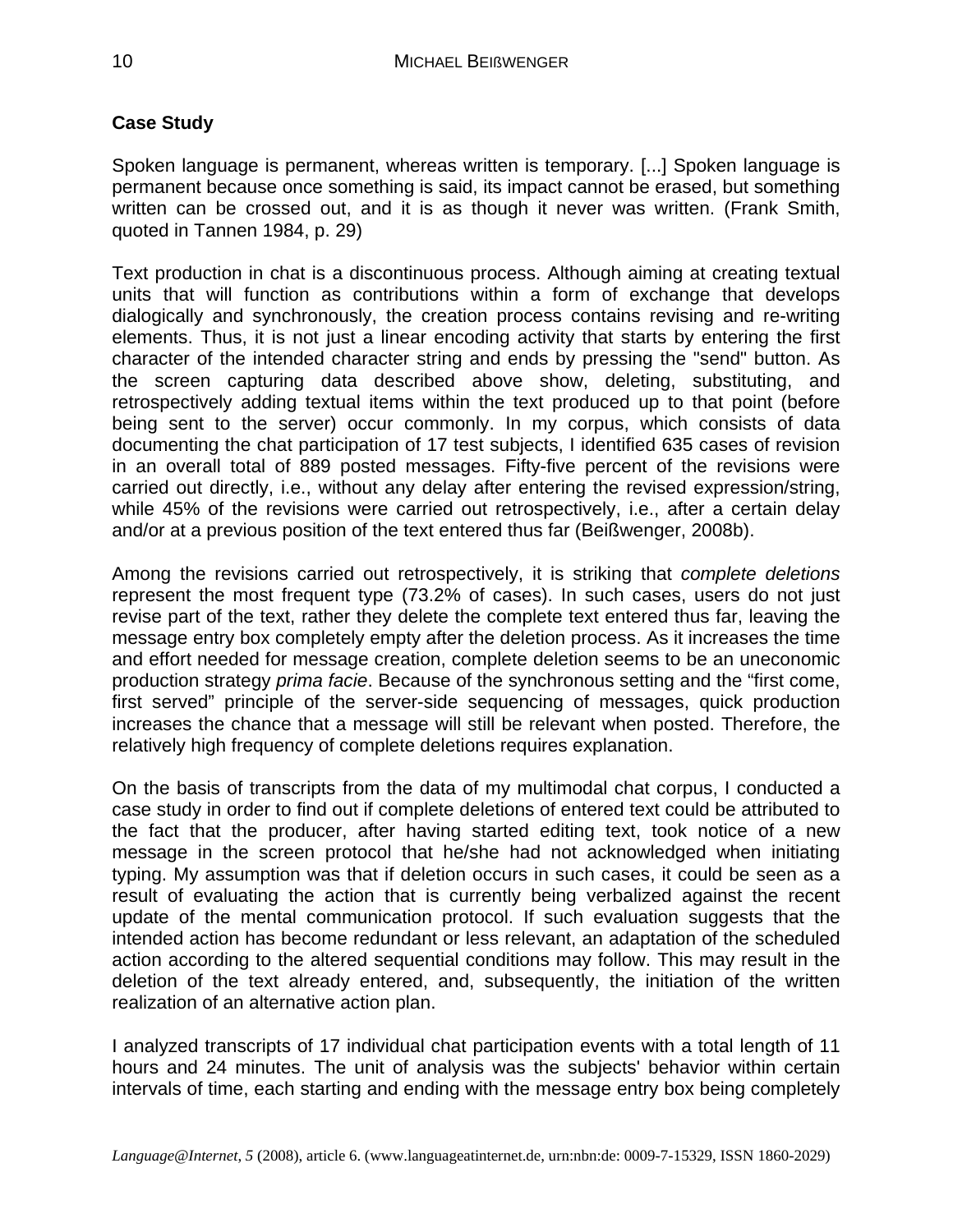empty and in between being filled with text. I use the term *production sequences* for what was observable within these intervals.

I differentiate between two types of production sequences: The default type (type *A* in Figure 4) starts with the first character becoming visible in the message entry box, passes a state in which the entry box is maximally filled with text, and results in the user activating the "send" option of the user interface (by hitting the enter key or by clicking the "send" button with the mouse). The production process may contain pauses and revision. Cases in which the complete text entered into the message entry box is deleted are described as type *B*. In these cases, after the message entry box has been maximally filled with characters, instead of activating the "send" button, the user deletes all characters that have been entered so that the message entry box becomes completely cleared. Immediate new message entry may follow, but this is then analyzed as the beginning of a new production sequence.



Figure 4. Types of production sequences

The study showed that 208 cases, or 18.96% of all production sequences  $(N=1,097)$ , were finished with a deletion. To find out how often the decision to delete was made after noticing new messages in the screen protocol, I conducted a detailed analysis of a core corpus of four hours and 34 minutes of chat participation described in six transcripts. These transcripts included a complete transcription of the gaze behavior of the chat participants under observation. The ratio of production sequences finished with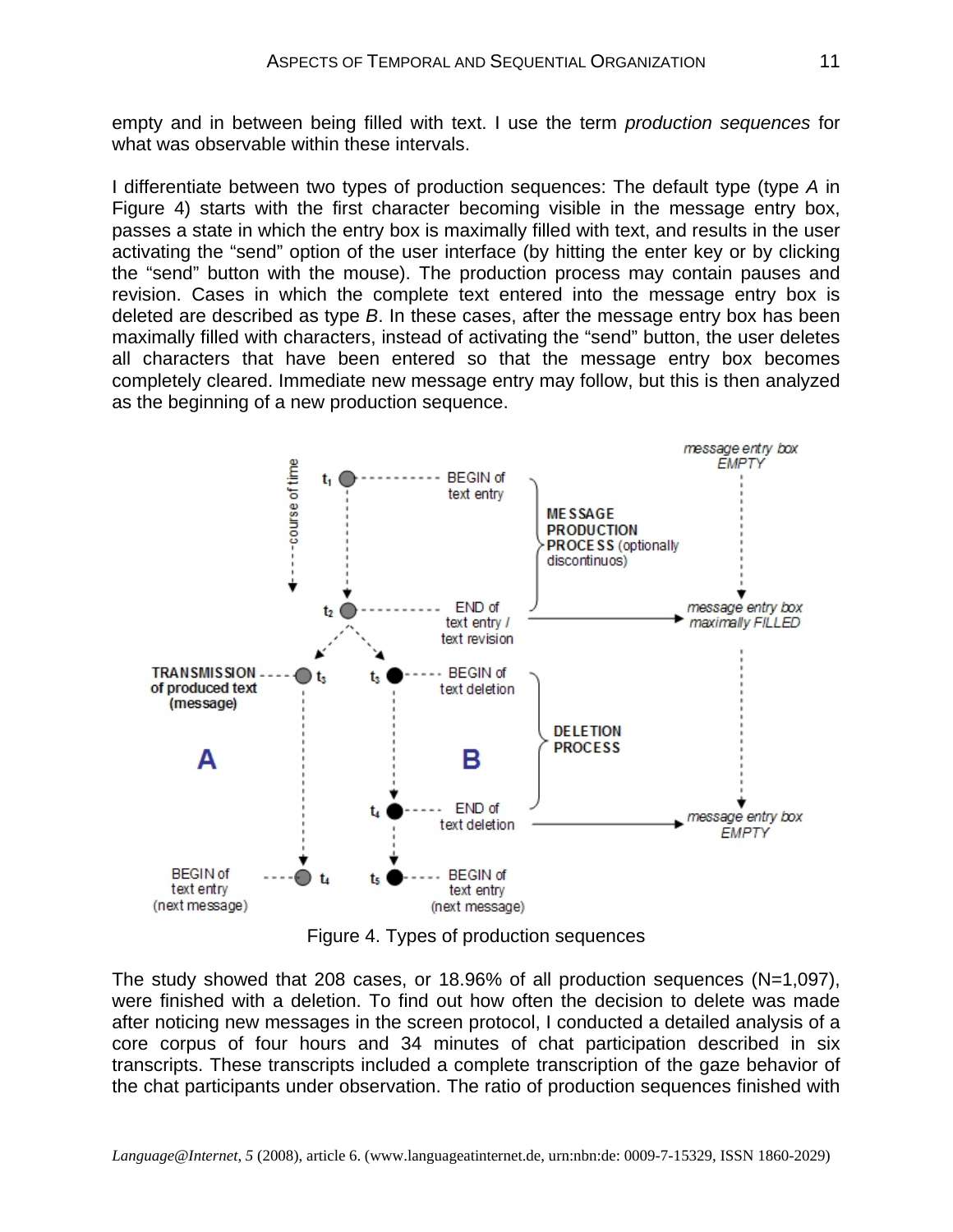deletion (N=80) to the total number of production sequences in the core corpus (N=427) was 18.74% and was thus similar to the overall corpus.

In 55% (N=44) of the cases of deletion (N=80), at least one new message had been displayed in the protocol between the beginning of text entry and the initiation of the deletion process, and the user under observation had his/her gaze focus for at least one second on the protocol area of the screen before switching from text editing to deleting. Seven cases could not be determined clearly on the basis of the video data alone.

Therefore, I performed a qualitative analysis of a subset of 38 cases of deletion in the core corpus to clarify the inconclusive cases. For the subset in question, the qualitative analysis determined that the percentage of complete deletions carried out as a result of noticing new messages is 71.05 %. This confirmed that in those production sequences in which deletion and perception of newly displayed messages co-occurred, there was a direct relationship between the decision to delete and an antecedent evaluation of the current action plan against the new state of conversational progression. An excerpt from one of the transcripts showing two cases of this kind is given below; it is designed as follows:

- The "TIME" column specifies points in time in an format. All events described in one of the other cells within the same row in the table are to be read as "happening at point in time X." All textual information given in one continuous cell, without a new row in between, represents either one punctual event which could be observed at the respective point in time or an event with a certain duration. For example: The cell in column 1 that is horizontally adjacent to the point in time 11:24:45 represents a punctual event (namely the appearance of a new message in the screen protocol of *jecom's* computer monitor), which could be observed at 11:24:45. The cell in column 3 that starts at 11:25:54 and finishes at 11:26:06 represents a continuous production activity by *jecom*, which could be observed on the screen between 11:25:54 and 11:26:06.
- Column 1 ("Screen protocol") has one or several entries for every point in time at which one or more new messages appeared in the screen protocol.
- Column 3 describes all message production that was observable in the screen movie. In case of deletions, the deleted text is repeated and crossed out. The expression "POST" indicates that the user performed a posting action, handing over the entered text to the server.
- Column 4 describes the main gaze focus of the user as observed in the video recording of the user's face. The abbreviation "box" stands for the message entry box, "pro" for the screen protocol, and "key" for the keyboard as visual target (see Figure 2). When the abbreviation is in standard size, it denotes the main target of gaze; when in small size, it describes short gaze deviations, after which the gaze orientation returns to the main target given within the same cell.
- Column 5 offers space for occasional comments on phenomena referring to other behavioral modes such as gesture or facial expression. Since these modes were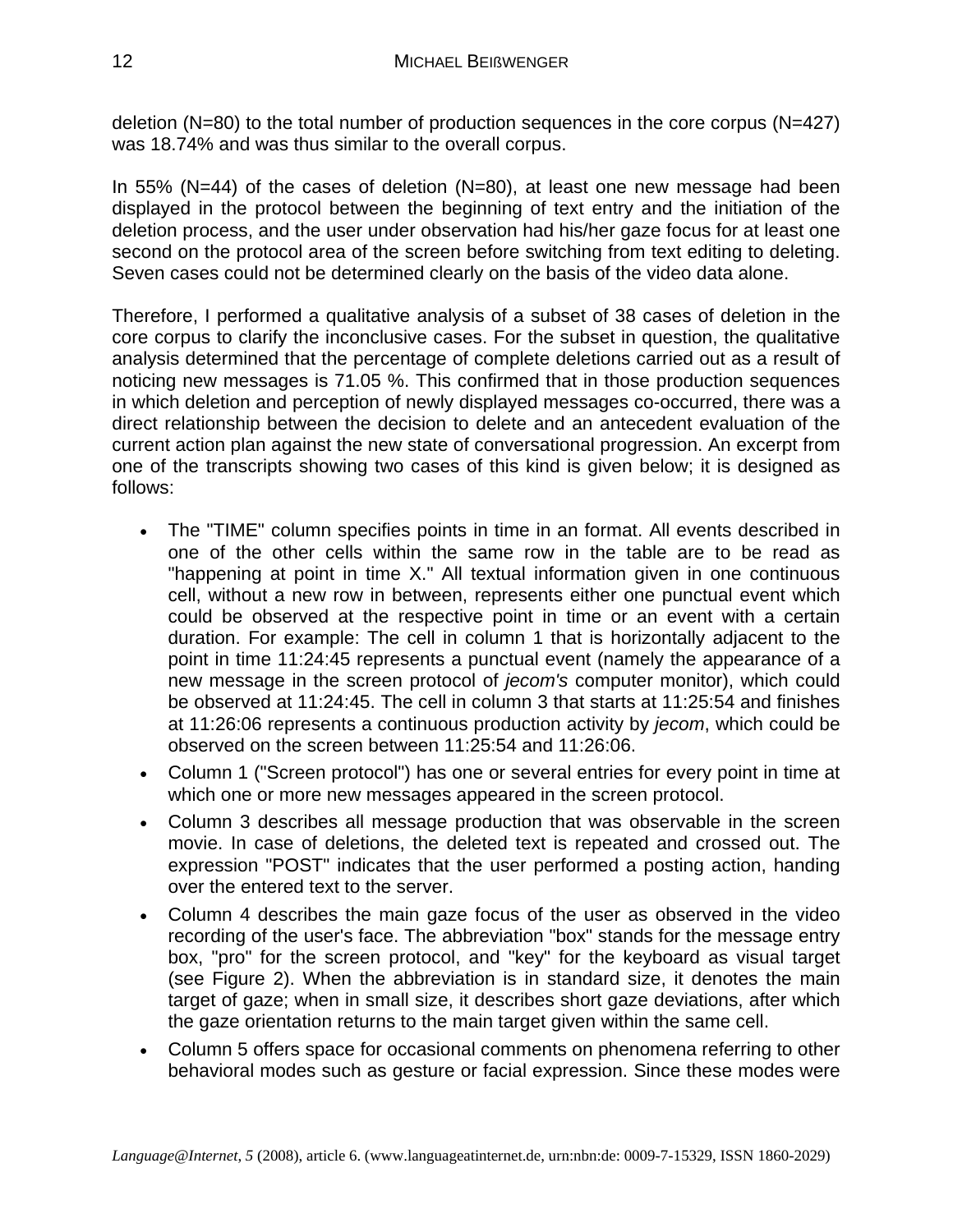not systematically evaluated within my study, these descriptions were formulated intuitively and are in a non-standardized format.

| <b>Screen protocol</b>                                                                                                  | <b>TIME</b> | <b>Message entry box:</b><br>visible message<br>production (jecom) | Gaze<br>(jecom) | Other<br>behavioral<br>modes<br>(jecom) |
|-------------------------------------------------------------------------------------------------------------------------|-------------|--------------------------------------------------------------------|-----------------|-----------------------------------------|
| jecom: Genau das. Wie hätte ich<br>mich denn am besten verhalten,<br>wenn die Frau sich geweigert hätte<br>zu bezahlen? | 11:24:45    |                                                                    | []              |                                         |
| 'That's it. What would have been the<br>best way to react if the woman had<br>refused to pay?'                          |             |                                                                    |                 |                                         |
|                                                                                                                         |             | []                                                                 |                 |                                         |
| bsommer: Normalerweise soll man<br>immer versuchen                                                                      | 11:25:39    |                                                                    | Pro             |                                         |
| 'You should normally always try'                                                                                        |             |                                                                    |                 |                                         |
| bsommer: mit dem Käufer zu reden                                                                                        | 11:25:43    |                                                                    |                 |                                         |
| 'to speak with the buyer'                                                                                               |             |                                                                    |                 |                                         |
| <b>bsommer:</b> um alles zu klären                                                                                      | 11:25:46    |                                                                    |                 |                                         |
| 'in order to clear up everything'                                                                                       |             |                                                                    |                 |                                         |
|                                                                                                                         | 11:25:51    |                                                                    |                 |                                         |
|                                                                                                                         | 11:25:52    |                                                                    | Key             |                                         |
|                                                                                                                         | 11:25:54    | Aber auch wenn das                                                 | 1 Pro<br>2 Box  |                                         |
| <b>bsommer:</b> Sprich mehrere Mails<br>schreiben und zur Bezahlung<br>auffordern                                       | 11:25:56    | Reden nichts gebracht<br>'But even if talking<br>doesn't'          |                 |                                         |
| 'That means writing several e-mails<br>and demanding that the person pay'                                               |             |                                                                    |                 |                                         |
| bsommer: Falls er darauf jedoch<br>nicht reagiert                                                                       | 11:26:04    |                                                                    |                 |                                         |
| 'However, if he still does not react'                                                                                   |             |                                                                    |                 |                                         |
|                                                                                                                         | 11:26:05    |                                                                    |                 |                                         |
|                                                                                                                         | 11:26:06    |                                                                    | Pro             |                                         |
|                                                                                                                         | 11:26:09    | Aber auch wenn das                                                 | 1 Box           |                                         |
|                                                                                                                         | 11:26:10    | Reden nichts gebracht                                              | Box             |                                         |
|                                                                                                                         | 11:26:12    | 'But even if talking<br>doesn't'                                   |                 |                                         |
|                                                                                                                         | 11:26:13    |                                                                    | Pro             | rests chin on                           |
| bsommer: können Sie bei eBay<br>einen nicht bezahlten Artikel melden                                                    | 11:26:17    |                                                                    |                 | one hand                                |
| 'you can notify eBay of an unpaid<br>article'                                                                           |             |                                                                    |                 |                                         |
| bsommer: Der Käufer erhält<br>daraufhin eine Email                                                                      | 11:26:24    |                                                                    |                 |                                         |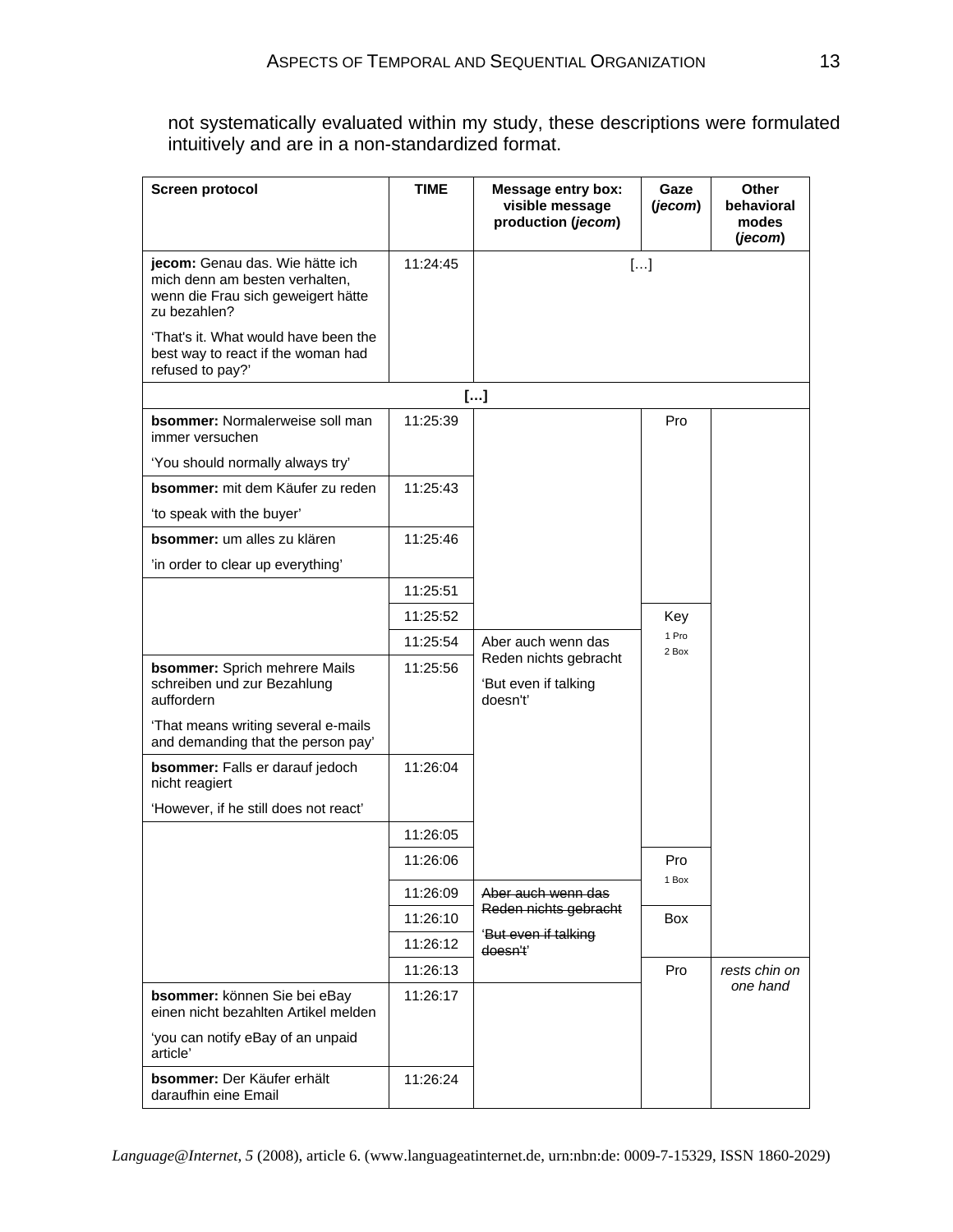| <b>Screen protocol</b>                                                   | <b>TIME</b> | <b>Message entry box:</b><br>visible message<br>production (jecom) | Gaze<br>(jecom) | <b>Other</b><br>behavioral<br>modes<br>(jecom) |
|--------------------------------------------------------------------------|-------------|--------------------------------------------------------------------|-----------------|------------------------------------------------|
| 'The buyer will then receive an e-<br>mail'                              |             |                                                                    |                 |                                                |
| <b>bsommer:</b> in der er aufgefordert<br>wird, die Zahlung vorzunehmen. | 11:26:32    |                                                                    |                 |                                                |
| 'in which he is told to pay the<br>amount.'                              |             |                                                                    |                 |                                                |
|                                                                          | 11:26:36    |                                                                    |                 |                                                |
|                                                                          | 11:26:37    |                                                                    | Key             |                                                |
|                                                                          | 11:26:38    | Soweit hatte ich das                                               | 1 Pro<br>1 Box  |                                                |
| <b>bsommer:</b> Falls er auch darauf nicht<br>reagiert                   | 11:26:43    | schon mal gemacht<br>aber auch daraufhin                           | 1 Pro           |                                                |
| 'In case he still does not react'                                        |             | 'I had already done<br>everything up to that<br>point but then'    |                 |                                                |
| <b>bsommer:</b> können Sie vom<br>Kaufvertrag zurücktreten               | 11:26:52    |                                                                    |                 |                                                |
| 'you may rescind the contract'                                           |             |                                                                    |                 |                                                |
|                                                                          | 11:26:53    |                                                                    | Pro             |                                                |
|                                                                          | 11:26:54    |                                                                    |                 |                                                |
|                                                                          | 11:26:55    |                                                                    | Key             |                                                |
|                                                                          | 11:26:56    |                                                                    |                 |                                                |
|                                                                          | 11:26:57    |                                                                    | <b>Box</b>      |                                                |
|                                                                          | 11:26:59    | Soweit hatte ich das                                               | 1 Pro           | rests chin on                                  |
| bsommer: und die eBay-Gebühren<br>zurückerstattet bekommen.              | 11:27:02    | schon mal gemacht<br>aber auch daraufhin                           |                 | one hand                                       |
| 'and be reimbursed for the eBay<br>fees.'                                |             | 'I had already done<br>everything up to that<br>point but then'    |                 |                                                |
|                                                                          | 11:27:03    |                                                                    | Pro             |                                                |

Table 1. Transcript excerpt

At 11:26:09 and 11:26:59, the transcript shows two cases of complete deletion, each caused by the perception of new messages and an obvious misinterpretation of the interlocutor's (*bsommer's*) previous message sequence as a completed move. "Normalerweise soll man immer versuchen / mit dem Käufer zu reden / um alles zu klären" (messages 11:25:39, 11:25:43, 11:25:46) represents a series of utterance chunks which, taken together, form a syntactically complete unit and, semantically, a statement that follows coherently from the prior context. *Jecom* does not redirect her gaze focus from the screen protocol while these three messages appear on her screen, thus she must have taken notice of all three parts of this "splitting" sequence.<sup>4</sup> Since at 11:25:46 the sequence is obviously completed, she—according to the current state of her mental protocol—can start with a follow-up contribution without being uncooperative or incoherent. Eight seconds after *bsommer's* last message was displayed,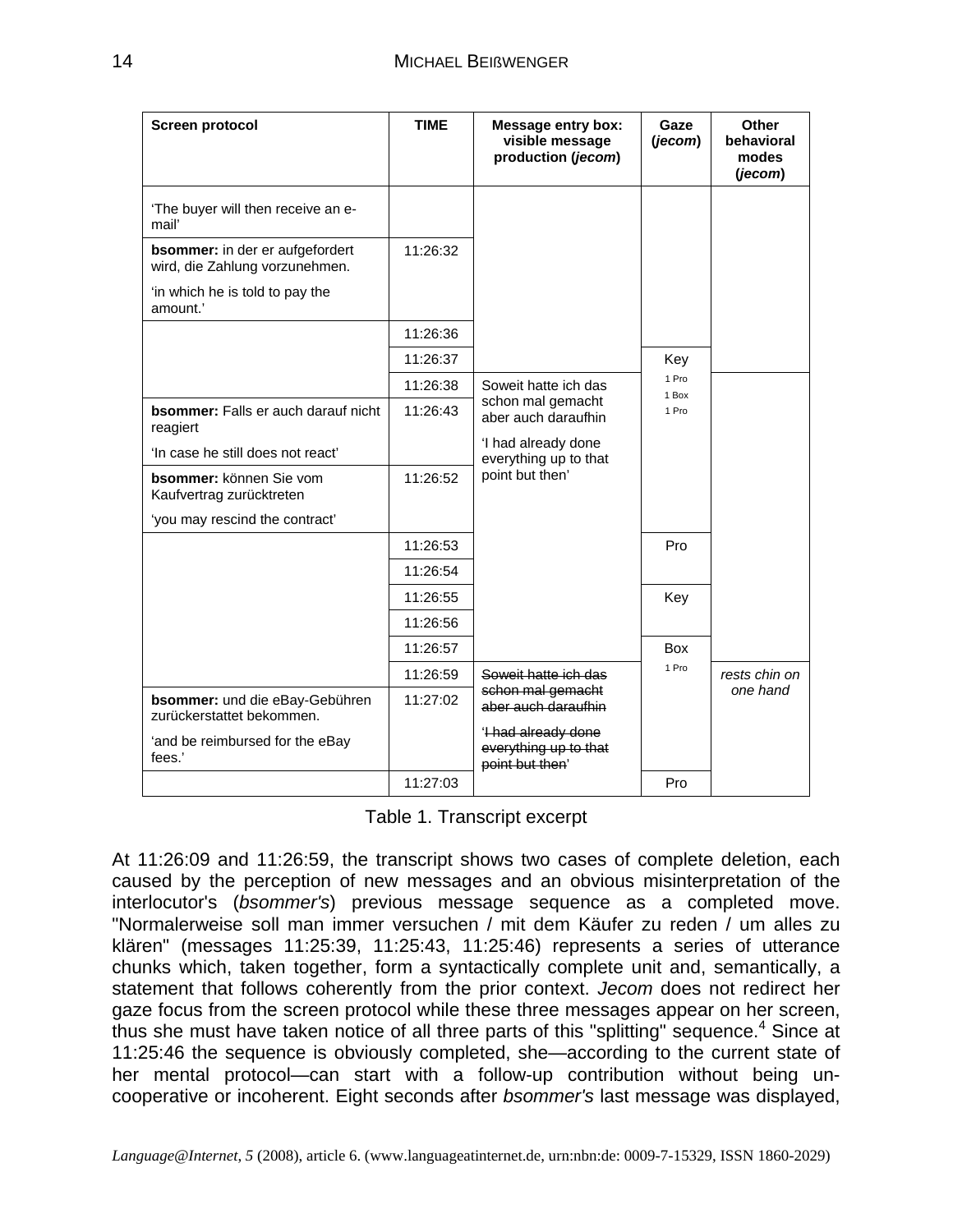she starts with the production of a message which encodes a response to the preceding sequence (11:25:54–11:26:06: "Aber auch wenn das Reden nichts gebracht").

At 11:26:06, *jecom* again turns her gaze focus to the screen protocol. In the meantime, two new messages from *bsommer* have been displayed which, due to the completeness of *bsommer's* prior contribution, could not have been anticipated before. These two messages seem to anticipate what *jecom*, with her own new message, intends to encode. The evaluation of the target state of conversational progression, which *jecom* intends to effect with her message under construction, against the as-is state given on the screen shows that in the as-is state, compared to the state at 11:25:51, the new topic "what to do when the buyer does not react?" has already been established, albeit by the interlocutor. Instead of finishing production and posting her intended contribution anyway, *jecom* deletes the text she has entered thus far and discards the respective contribution project from her mental agenda.

*jecom'*s attempt to make a new contribution was not subject to interpersonal negotiation. On the one hand, due to the communicative conditions, *bsommer*, while producing, was not able to notice that *jecom* had started encoding a similar message; on the other hand, *jecom*, while producing her message, was not able to anticipate the same about *bsommer*'s current activity. Therefore it would not be adequate to write off this type B production sequence as a case of failed turn-taking. The production and the deletion of *jecom*'s text fragment between 11:25:54 and 11:26:13 is *not a joint activity* of both interlocutors. Instead, it is an individual attempt by jecom to make a contribution, which, at the time she starts producing and according to her individual assumption about the current state of conversational progression at this time, seems (to her) a good candidate for a coherent next move in conversation. When she notices *bsommer*'s message displayed at 11:26:04, which encodes a similar move, her own plan becomes obsolete and therefore is given up.

From 11:26:17 until 11:26:36, *jecom* then tracks the further development of the screen protocol. From 11:26:38 on, she makes a next attempt to contribute and, again, begins producing a new message. Similar to the case before, *jecom* starts producing at a point at which *bsommer*'s contribution—again distributed over a series of messages—can be interpreted as being complete. Again in this case, while *jecom* is encoding her plan, *bsommer* posts a follow-up message to her prior one that makes *jecom*'s contribution obsolete. After taking notice of this (11:26:53), *jecom* again halts her encoding process and deletes the text entered thus far  $(11:26:59).$ <sup>5</sup>

### **Conclusion and Further Perspectives**

The results of this study of deletions and the sample analysis of the transcript illustrate what multimodal data can reveal about how users individually organize their conversation-related activities when participating in a chat (processing textual input; producing textual output; evaluating the individual agenda against the assumed current state of conversational progression). They also demonstrate that how chat users plan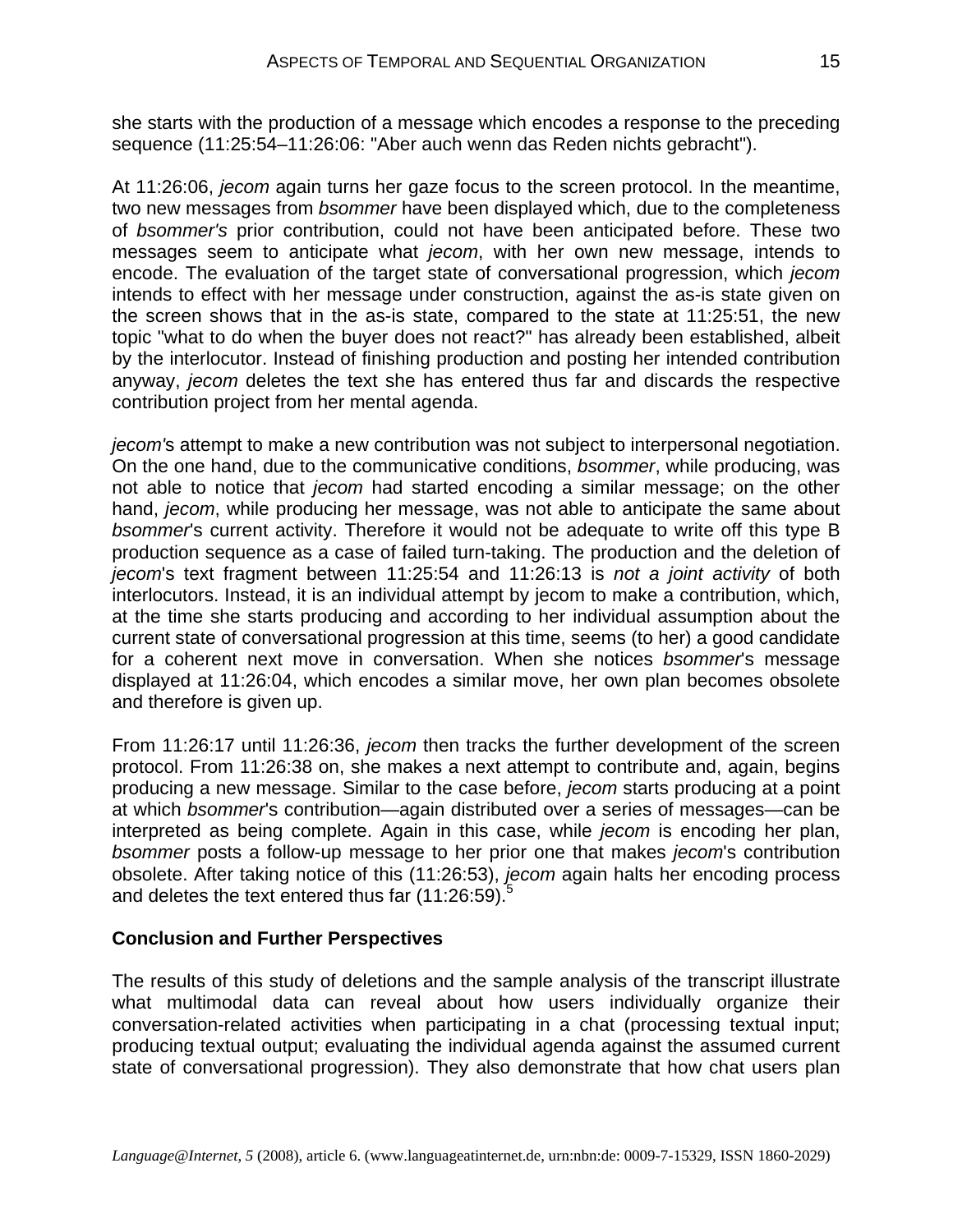and realize their conversation-related activities differs considerably from oral conversation.

The study shows that entered text is not deleted due to interpersonal real-time negotiation, but rather as an effect of individual adjustment to relevance conditions, which—as is typical for *conversation*—change quickly, but whose progression—as is especially typical for *chat*—cannot be tracked continuously. Therefore, deleting is an indication of an individual restructuring of intended actions in cases in which a recent update of the individual mental communication protocol makes this seem essential to the participant.

The turn-taking paradigm, which was originally developed through the analysis of talk in interaction and which is described as the fundamental device for local coordination among interlocutors (Sacks, Schegloff, & Jefferson, 1974; Schegloff, 2007), is founded on communicative conditions that allow for mutual real-time perception. Since in written discourse the concurrence between the availability and the perception of utterances is broken up, turn organization should be regarded as a structuring device specific to *oral* conversation.

In contrast, *chat organization* is to a great extent based on the users' individual adaptation toward the screen. The perception of the temporal structure of the course of interaction differs among interlocutors: It depends on when users individually decide to gaze at the screen in order to acknowledge and process new messages and when they redirect their attention away from the screen in order to produce their own messages. When producing, as long as the users do not gaze at the screen again, the production process is based on a state of their mental communication protocol, which may lag behind the actual state of progression given on the screen.

With this in mind, I suggest reconsidering those categories used in CMDA which are custom-tailored for oral conversation but which conceal the distinct conditions that writing imposes on synchronous online conversation. Because of the lack of conditions that are fundamental for negotiating efficiently about when certain interlocutors finish producing their contribution to dialogue and which of their interlocutors subsequently becomes next in line to contribute, chat does not allow for the interactive construction of a linear sequence of the interlocutors' productive activities, each of them being planned and carried out in complete awareness of all prior contributions.

Instead, chat users can only gear their individual activities to their individual perception of what is happening on the screen and, thus, try to be coherent only to what *they* assume to be the current state of conversation (which might not correspond with what their interlocutors, at the same time, assume to be the current state). Thus, while the concept of the *turn* is not completely absent in chat, it is not interactional in nature. In Murray's (1989, p. 324)<sup>6</sup> words, it is a *psychological unit* that comprises what a certain user intends to contribute at a certain point in time and in view of a certain (individuallyassumed) state of conversation. The interlocutors do not cooperate on a turn-taking level, since "any linear model for the organization of conversation [...] does not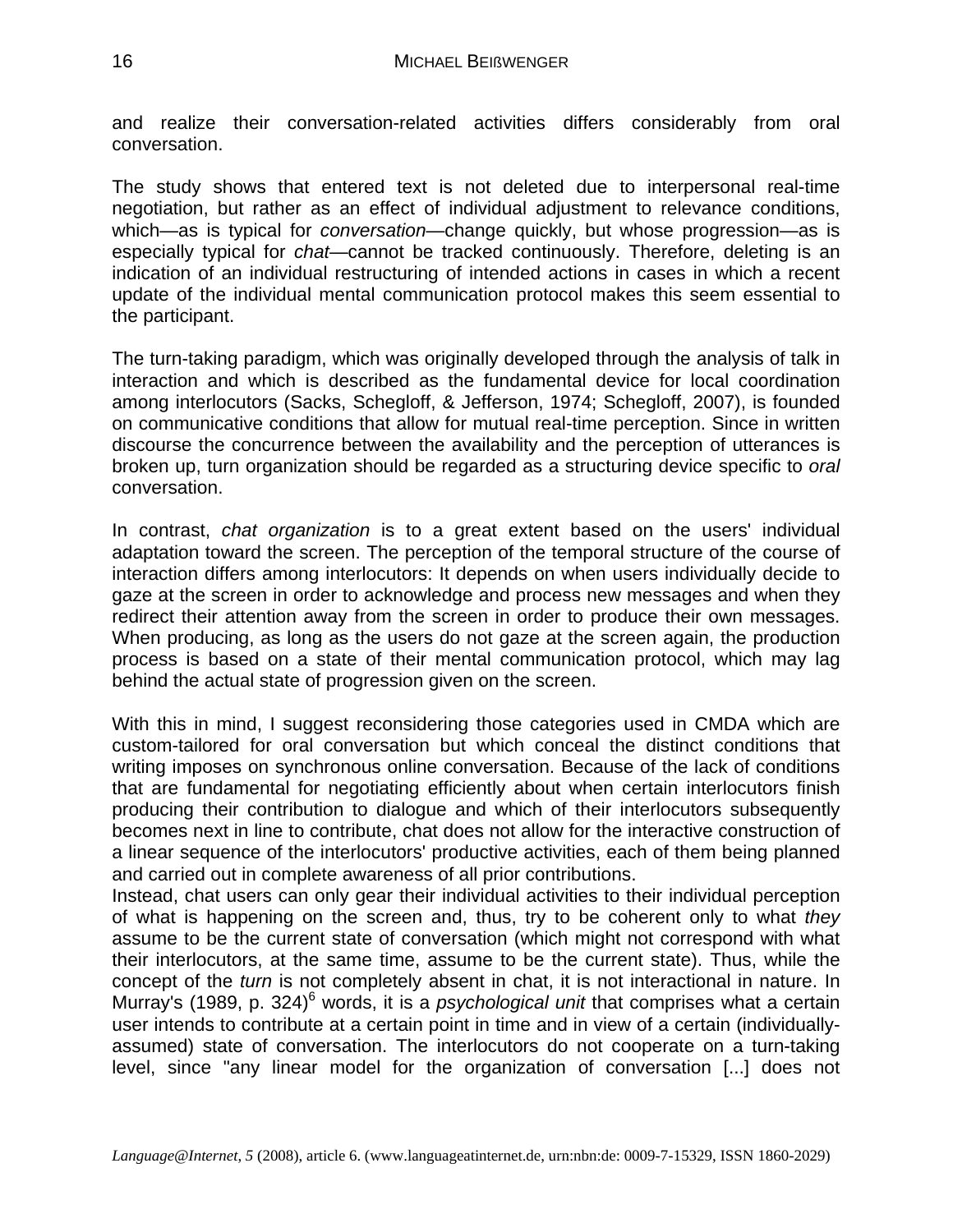adequately account for the structure of this mode of interaction" (Murray, 1989, p. 331). Instead, cooperation is organized exclusively on the action level:

participants send utterances in the belief that they will contribute to the resolution of the task. To achieve this, they do not need to negotiate for turns but rather collaborate to get things done. (Murray, 1989, p. 319)

The individual-centered model presented in this article makes clear that when analyzing how users individually manage to be cooperative on the action level, researchers have their eyes not on the interactional dimension of chat conversation but on the individual user's perspective and, thus, on the question of how a given user manages the different subtasks he or she has to fulfill in order to participate actively in an ongoing chat conversation (i.e., constructing messages, waiting for messages, reading new messages; see Garcia & Jacobs, 1999). To investigate this individual dimension of chat conversation, capturing the users' onscreen activities (message encoding and editing, mouse and scrolling activity) and recording gaze behavior both provide valuable resources for analysis. Further studies and experiments using this "window to the user's perspective" may yield deeper insights into the fundamental differences between chat and oral conversation and thus provide designers of chat systems with a basis for the development of innovative features that support coordination among users.

#### **Notes**

- 1. German original: "Im (mentalen) Kommunikationsprotokoll hält der Sprecher/Kommunizierende den bisherigen Verlauf der sprachlichen Kommunikation fest. Er schreibt diese sequentiellen Informationen wie in einem Tagebuch fort" (Herrmann & Grabowski, 1994, p. 33).
- 2. Chat clients that provide audible signals—e.g., a simple beep—when new messages are displayed may mitigate this phenomenon to a certain degree. They may not compensate it completely, however, as perception and processing of new messages will still remain an activity which—due to the visual nature of the posted messages and to the message exchange procedure—is carried out retrospectively and not simultaneously with the production processes. Nevertheless, the divergence between the moment of visibility of a new message and the moment when an addressee starts processing may surely be decreased by automatically rendering a beep every time a new message is added to the screen protocol. Chat software that provides audible signals will not be addressed further in this article, although a comparative study of how users behave differently when using "standard" chat software and chat software of that kind could be enlightening for exploring further perspectives in the design of chat systems for e-learning and professional applications. As this is not the focus here, this article discusses only communication by means of "standard" chat systems.
- 3. For the use of screen capturing methods in chat analysis, see also Jones (2001) and Markman (2006). Furthermore, Vronay, Smith, and Drucker (1999) and Ogura and Nishimoto (2004) work with "typing histories" or with programs that automatically log any interface manipulation that is carried out by chat users through keyboard or mouse use.
- 4. "Splitting" sequences—which result from applying a production strategy according to which one dialogue contribution is not encoded in one message, but rather is distributed over a series of messages—can not be discussed here in detail; for details and example analyses,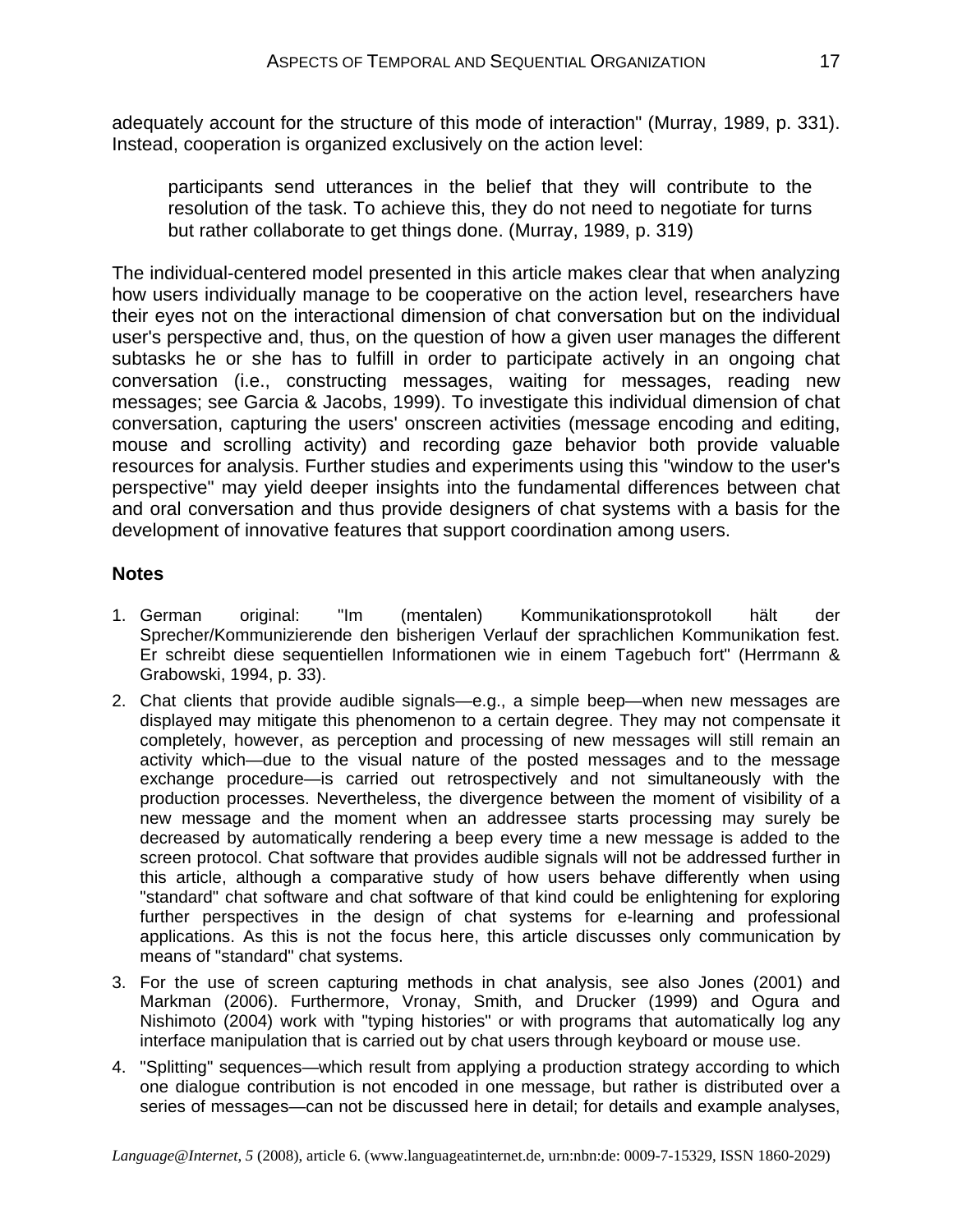see, e.g., Zitzen and Stein (2005, pp. 1004-1015) and Beißwenger (2007, pp. 245-253, 261- 264).

- 5. The complete transcript is available at http://www.michaelbeisswenger.de/sprachhandlungskoordination/. The study on deletions and its findings are described in detail in Beißwenger (2007, pp. 367-465).
- 6. By today's standards, Murray (1989) appears to have investigated a "primitive" messaging system that facilitated exchange between only two interlocutors and in which the exchanged messages were not archived in a screen protocol, but rather were "clicked away" after being read. However, Murray's position regarding turn-taking in computer conversation can still be applied to the communication in today's "standard" chat systems. The fundamental communicative conditions, as well as the lack of mutual real-time perception between interlocutors, are the same in the system investigated by Murray and the chat systems covered in this article.

# **References**

- Beißwenger, M. (2007). *Sprachhandlungskoordination in der Chat-Kommunikation*. Berlin, New York: de Gruyter (Linguistik—Impulse & Tendenzen 26).
- Beißwenger, M. (2008a, in press). Multimodale Analyse von Chat-Kommunikation. In K. Birkner & A. Stukenbrock (Eds.), *Arbeit mit Transkripten in der Praxis: Forschung, Lehre und Fortbildung*. Verlag für Gesprächsforschung (to be published online at http://www.verlag-gespraechsforschung.de).
- Beißwenger, M. (2008b, in press). Empirische Untersuchungen zur Produktion von Chat-Beiträgen. In T. Sutter & A. Mehler (Eds.), *Medienwandel als Wandel von Interaktionsformen—von frühen Medienkulturen zum Web 2.0*. Wiesbaden: VS Verlag für Sozialwissenschaften.
- Dürscheid, C. (2005). Medien, Kommunikationsformen, kommunikative Gattungen. *Linguistik online*, *22*(1). Retrieved July 12, 2008 from http://www.linguistikonline.de/22\_05/duerscheid.pdf
- Garcia, A. C., & Jacobs, J. B. (1998). The interactional organization of computer mediated communication in the college classroom. *Qualitative Sociology*, *21*(3), 299- 317.
- Garcia, A. C., & Jacobs, J. B. (1999). The eyes of the beholder: Understanding the turntaking system in quasi-synchronous computer-mediated communication. *Research on Language and Social Interaction*, *32*(4), 337-367.
- Herring, S. C. (1999). Interactional coherence in CMC. *Journal of Computer-Mediated Communication*, *4*(4). Retrieved July 12, 2008 from http://jcmc.indiana.edu/vol4/issue4/herring.html
- Herring, S. C. (2004). Computer-mediated discourse analysis: An approach to researching online communities. In S. A. Barab, R. Kling, & J. H. Gray (Eds.), *Designing for virtual communities in the service of learning* (pp. 338-376). Cambridge, New York: Cambridge University Press.
- Herrmann, T., & Grabowski, J. (1994). *Sprechen. Psychologie der Sprachproduktion*. Heidelberg, Berlin, Oxford: Springer.
- Jones, R. (2001, November-December). *Beyond the screen. A participatory study of computer mediated communication among Hong Kong youth*. Paper presented at the Annual Meeting of the American Anthropological Association, Washington D.C.